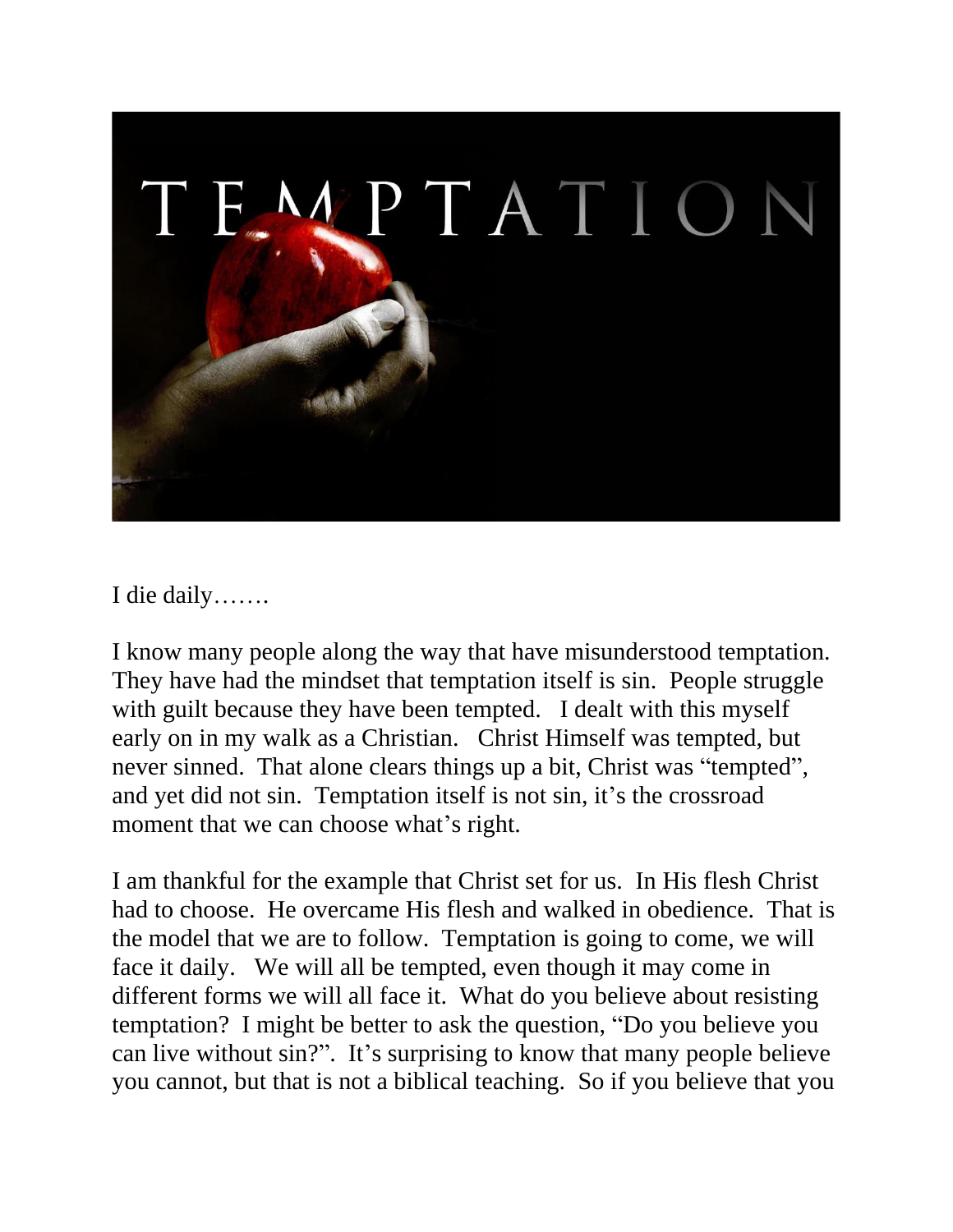can't live without sin, you have to believe that there is a temptation you can't overcome. Again, that is not a sound biblical teaching.

1 Corinthians 10:13 (full scripture below), spells out how we will be tempted, but not beyond what we are able to bear. God says He will leave a way out. So there is no temptation that you "can't" overcome. You may choose to go south when you should have went north, but you will never be able to say I "couldn't" overcome. God will leave a way of choice. So clearly from the word of God, SIN is a choice.

Christ spent time in the wilderness fasting before He faced temptation. How are you preparing for those times? This devotion that you are reading right now can be part of that armor you need to put on each day. It's taking time to get alone with God, with prayer, and bible meditation, that will strengthen you. There is no question whether temptation will come, the question is will you be ready when it does. You can be! What do you do when temptation presents itself? Preparation is the best way to resist. The putting on of that Full Spiritual Armor of God, is God's recipe for protection. When temptation comes, be reminded of what God has said about what you are dealing with. It's what Christ did, He quoted scripture in its right context. (The devil quoted scripture too, but He distorted its true meaning). You know your weaknesses, you know where you are easily tempted. Are you ready to face temptation in those areas?

Remember these words from God, "resist the devil and he will flee". Those that have convinced themselves they can't live without sin, have stopped resisting. What's the point right? I can't overcome, so why resist, I am forgiven anyway. That's not how God sees it. Resistance is key. Christ knows all about those fiery temptations. You must RESIST!

God help us put on that full armor. Protect us from the enemy and his deceptions. Walk with us, and lead us not to temptation, but deliver us from evil. In Jesus name ……. AMEN